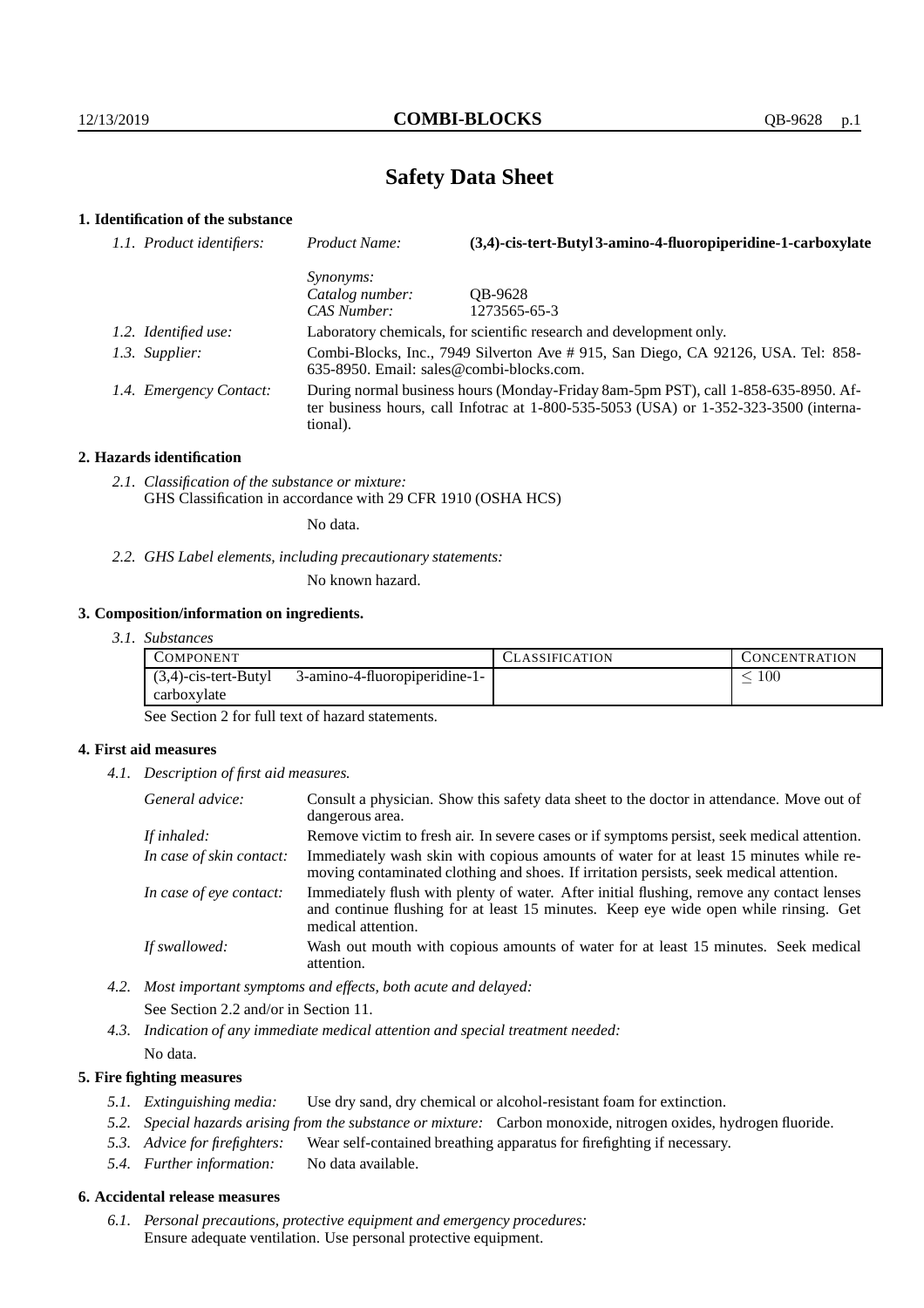|                           | 6.2. Environmental precautions:                                                                                                                                                        |                                                                                                                                                                                                                                                                    |  |  |
|---------------------------|----------------------------------------------------------------------------------------------------------------------------------------------------------------------------------------|--------------------------------------------------------------------------------------------------------------------------------------------------------------------------------------------------------------------------------------------------------------------|--|--|
|                           | Should not be released into the environment. See Section 12 for additional ecological information.                                                                                     |                                                                                                                                                                                                                                                                    |  |  |
|                           | 6.3. Methods and materials for containment and cleaning up:                                                                                                                            |                                                                                                                                                                                                                                                                    |  |  |
|                           | Sweep up or vacuum up spillage and collect in suitable container for disposal.                                                                                                         |                                                                                                                                                                                                                                                                    |  |  |
|                           | 6.4. Reference to other sections:                                                                                                                                                      |                                                                                                                                                                                                                                                                    |  |  |
|                           |                                                                                                                                                                                        | Refer to protective measures listed in Sections 8 and 13.                                                                                                                                                                                                          |  |  |
|                           | 7. Handling and storage                                                                                                                                                                |                                                                                                                                                                                                                                                                    |  |  |
|                           |                                                                                                                                                                                        | 7.1. Precautions for safe handling: Avoid contact with skin and eyes. Avoid inhalation of vapour or mist. Keep away<br>from sources of ignition - No smoking. Take measures to prevent the build up of electro-<br>static charge. For precautions see section 2.2. |  |  |
|                           |                                                                                                                                                                                        | 7.2. Conditions for safe storage, including any incompatibilities: Store refrigerated. Keep container tightly closed in<br>a dry and well-ventilated place. Containers which are opened must be carefully resealed<br>and kept upright to prevent leakage.         |  |  |
| 7.3. Specific end use(s): |                                                                                                                                                                                        | Laboratory chemicals, for scientific research and development only.                                                                                                                                                                                                |  |  |
|                           | 8. Exposure Controls / Personal protection                                                                                                                                             |                                                                                                                                                                                                                                                                    |  |  |
|                           | 8.1. Control parameters:                                                                                                                                                               |                                                                                                                                                                                                                                                                    |  |  |
|                           |                                                                                                                                                                                        | Components with workplace control parameters: Contains no substances with occupational exposure limit values.                                                                                                                                                      |  |  |
|                           | 8.2. Exposure controls:                                                                                                                                                                |                                                                                                                                                                                                                                                                    |  |  |
|                           | Appropriate engineering controls: Ensure that eyewash stations and safety showers are close to the workstation<br>location. Ensure adequate ventilation, especially in confined areas. |                                                                                                                                                                                                                                                                    |  |  |
|                           | Personal protective equipment:                                                                                                                                                         |                                                                                                                                                                                                                                                                    |  |  |
|                           | Eye/face protection:                                                                                                                                                                   | Wear appropriate protective eyeglasses or chemical safety goggles as described by OSHA's<br>eye and face protection regulations in 29 CFR 1910.133 or European Standard EN166.                                                                                     |  |  |
|                           | Skin protection:                                                                                                                                                                       | Handle with gloves. Gloves must be inspected prior to use. Use proper glove removal<br>technique (without touching glove's outer surface) to avoid skin contact with this product.                                                                                 |  |  |

| Eye/face protection:                                                                    | Wear appropriate protective eyeglasses or chemical safety goggles as described by OSHA's<br>eye and face protection regulations in 29 CFR 1910.133 or European Standard EN166.                                                                                                                                         |                                                                                                                                                                                      |  |
|-----------------------------------------------------------------------------------------|------------------------------------------------------------------------------------------------------------------------------------------------------------------------------------------------------------------------------------------------------------------------------------------------------------------------|--------------------------------------------------------------------------------------------------------------------------------------------------------------------------------------|--|
| Skin protection:                                                                        | Handle with gloves. Gloves must be inspected prior to use. Use proper glove removal<br>technique (without touching glove's outer surface) to avoid skin contact with this product.<br>Dispose of contaminated gloves after use in accordance with applicable laws and good<br>laboratory practices. Wash and dry hands |                                                                                                                                                                                      |  |
| <b>Body Protection:</b><br>amount of the dangerous substance at the specific workplace. |                                                                                                                                                                                                                                                                                                                        | Complete suit protecting against chemicals, Flame retardant antistatic protective clothing.,<br>The type of protective equipment must be selected according to the concentration and |  |
| Respiratory protection:                                                                 |                                                                                                                                                                                                                                                                                                                        |                                                                                                                                                                                      |  |
| Control of environmental exposure:<br>drains.                                           |                                                                                                                                                                                                                                                                                                                        | Prevent further leakage or spillage if safe to do so. Do not let product enter                                                                                                       |  |

# **9. Physical and chemical properties**

*9.1. Information on basic physical and chemical properties*

| (a)                | Appearance:                                   | Liquid   |
|--------------------|-----------------------------------------------|----------|
| (b)                | Odour:                                        | No data  |
| (c)                | Odour Threshold:                              | No data  |
| (d)                | pH:                                           | No data  |
| (e)                | Melting point/freezing point:                 | No date. |
| (f)                | Initial boiling point and boiling range:      | No data  |
| (g)                | Flash point:                                  | No data  |
| (h)                | Evaporatoin rate:                             | No data  |
| (i)                | Flammability (solid, gas):                    | No data  |
| (j)                | Upper/lower flammability or explosive limits: | No data  |
| $\rm(k)$           | Vapour pressure:                              | No data  |
| (1)                | Vapour density:                               | No data  |
| (m)                | Relative density:                             | No data  |
| (n)                | Water solubility:                             | No data  |
| $\left( 0 \right)$ | Partition coefficient: n-octanol/water:       | No data  |
| (p)                | Auto-ignition:                                | No data  |
| (q)                | Decomposition temperature:                    | No data  |
| (r)                | Viscosity:                                    | No data  |
| (s)                | Explosive properties:                         | No data  |
| (t)                | Oxidizing properties:                         | No data  |